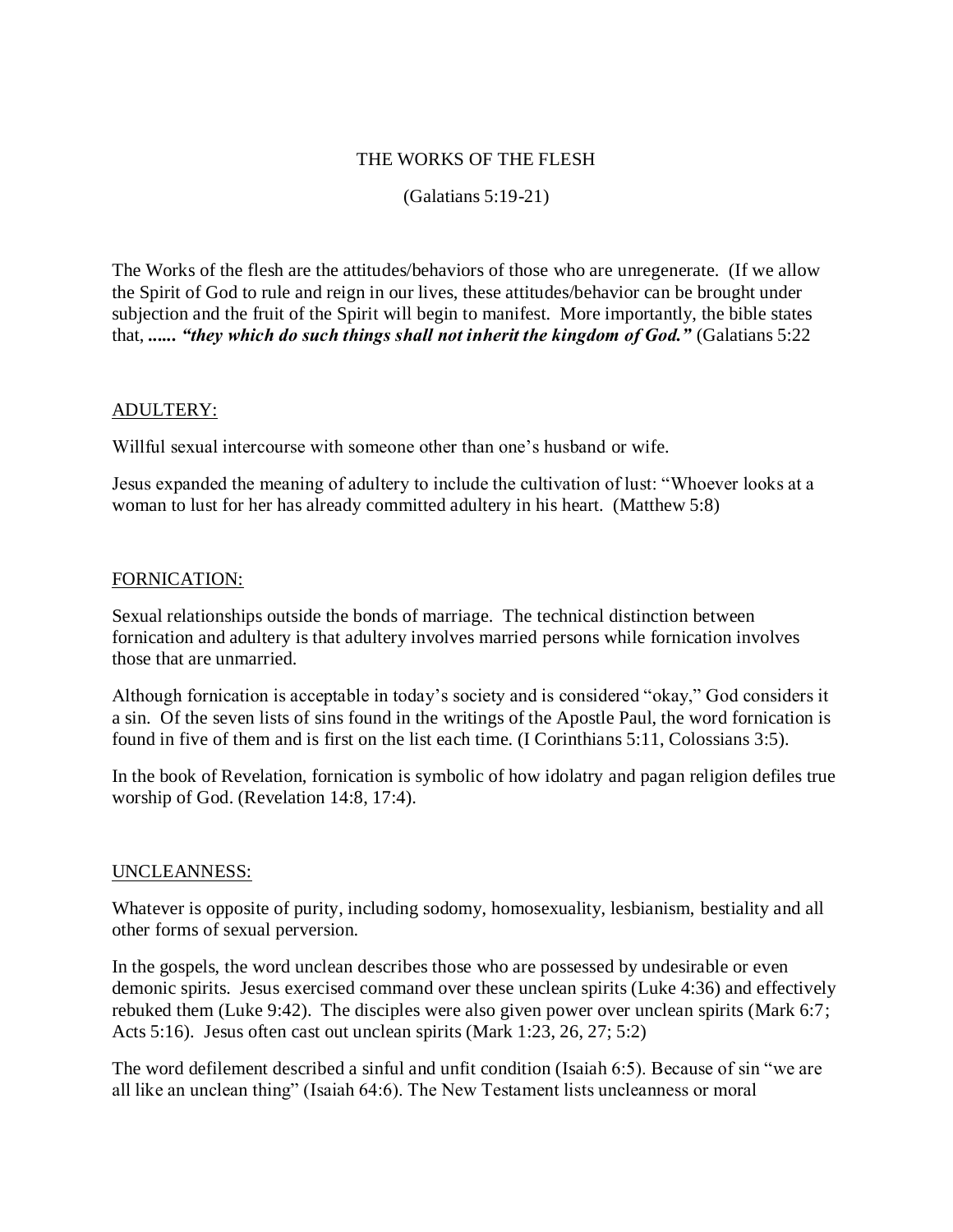defilement along with fornication and other sins, such as covetousness, as works of the flesh. Believers are not called to uncleanness, but they are to live in holiness (I Thessalonians 4:7). They are not to yield their members to uncleanness but to righteousness and holiness (Romans 6:19)

# LASCIVIOUSNESS:

Undisciplined and unrestrained behavior, especially a flagrant disregard of sexual restraints. (Mark 7:22; II Corinthians 12:21).

The word lascivious is taken from the Greek word licentiousness which means, "outrageous conduct," showing that licentious behavior goes beyond sin to include a disregard for what is right.

# IDOLATRY:

The worship of something created as opposed to the worship of the creator himself.

Idolatry can take many forms. In the Old Testament, idolatry was prominent and typically involved bowing down to idols.

In the New Testament however the term idolatry became not the actual bowing down before a statute but the replacement of God in the mind of the worshipper.

While we may not make or bow down before a statute, we must be constantly on guard that we let nothing come between us and God. As soon as anything does, that "thing" is an idol.

In addition to material objects such as houses, land, and cars, etc., idols can be people, popular heroes, or those whom we love. Objects of worship can even include things like fame, reputation, hobbies, pride and deeds done in the name of the Lord. Idolatry is a dangerous and deceitful sin.

## WITCHCRAFT;

The practice of dealing with evil spirits, magic incantations and casting spells and charms upon one by means of drugs and/or potions of various kinds. Witchcraft or divination was a means for extracting information or guidance from a pagan god. Examples of this are seen in Numbers 22:7; 23:23, Joshua 13:22.

It is interesting to note that the Bible refers the sin of rebellion like unto the sin of witchcraft. (I Samuel 15:23).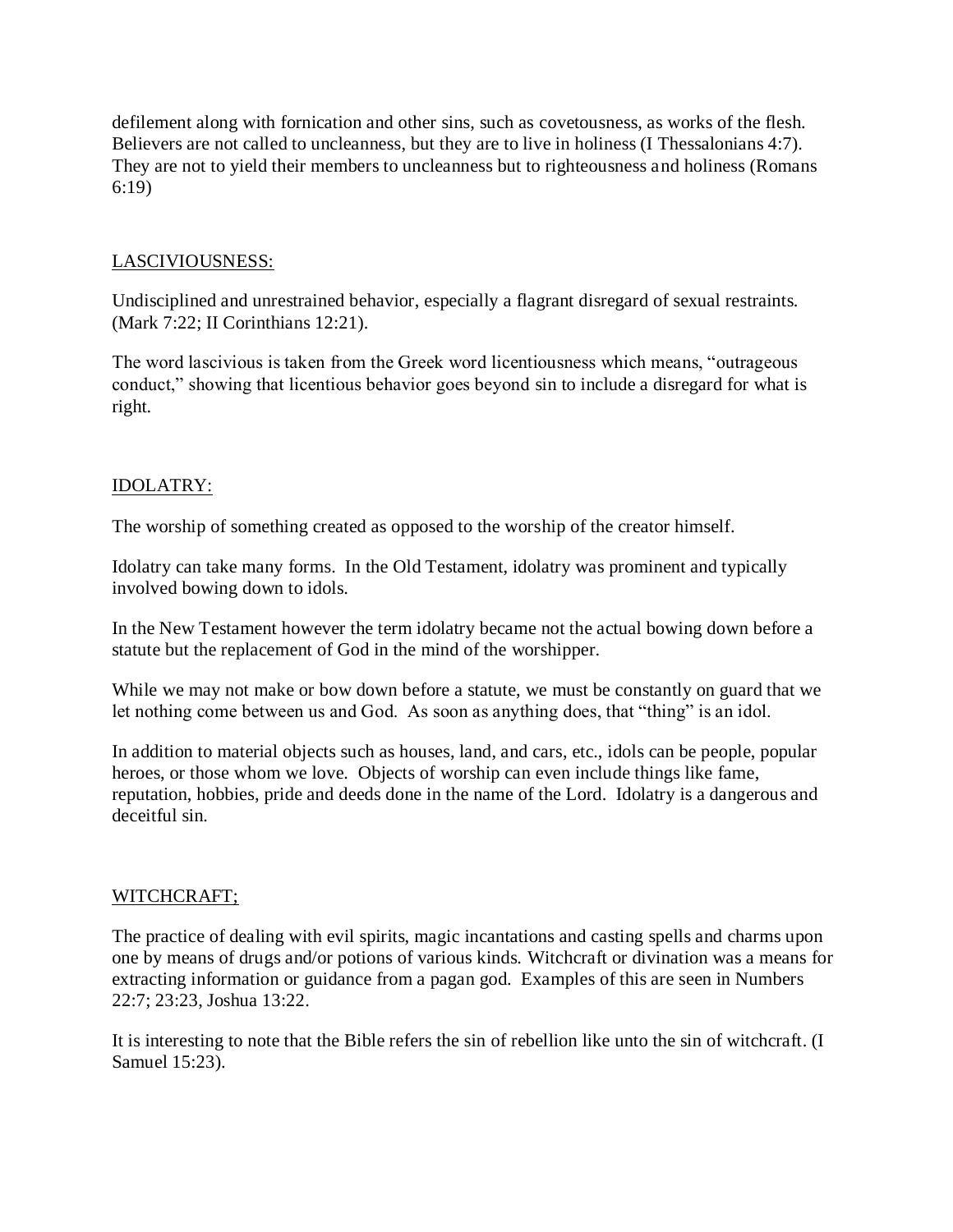### HATRED:

Strong dislike, disregard, or even indifference toward someone or something.

As Christians, the only hatred that we should be guilty of, is to hate what God himself hates with an absolute hatred-and that is SIN. (Deuteronomy 12:31)

### VARIANCE:

Dissension, quarrellings and disputes. (People who have a spirit of variance usually thrive on confusion and are extremely argumentative).

### EMULATION:

Eager or ambitious to equal or surpass another. This is prompted or characterized by a spirit of rivalry.

### WRATH:

Violent, resentful anger. An action motivated by anger.

The bible declares that all people are, *"by nature the children of wrath"* (Ephesians 2:3) and that *"the wrath of God is revealed from heaven against all ungodliness and unrighteousness of men, who suppress the truth in unrighteousness."* (Romans 1:18).

Since Christians have been "justified" by his blood, we shall be saved from wrath through him." The magnitude of God's love is manifested in the cross, where God's only son experienced wrath on our behalf.

#### STRIFE:

Heated, often violent dissension; bitter conflict. A struggle, fight or quarrel. Contention or competition between rivals.

#### SEDITION:

Conduct or language inciting rebellion against authority of a state or other lawful government. (Ezra 4:15)